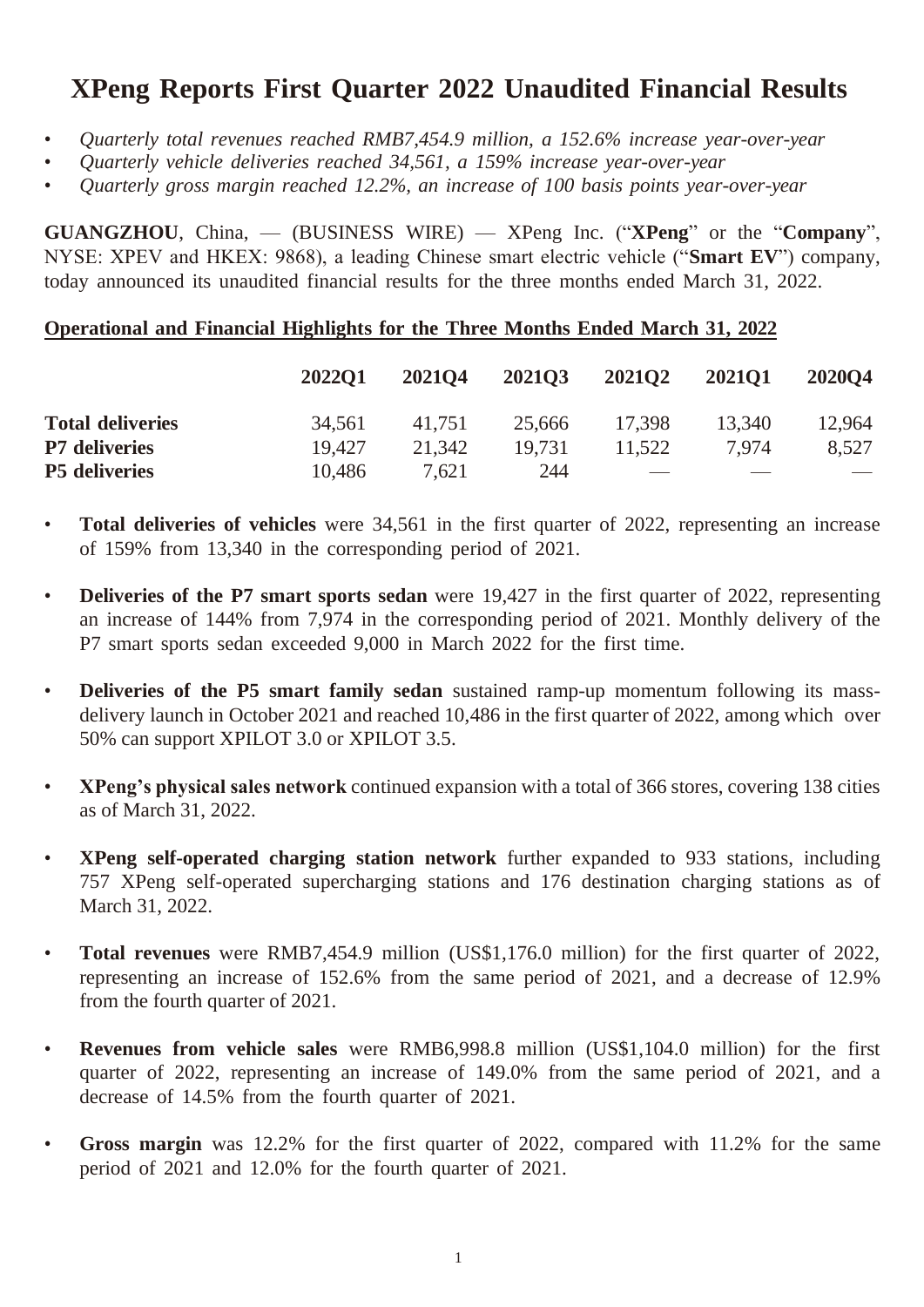- **Vehicle margin,** which is gross profit of vehicle sales as a percentage of revenues from vehicle sales, was 10.4% for the first quarter of 2022, compared with 10.1% for the same period of 2021 and 10.9% for the fourth quarter of 2021.
- **Net loss** was RMB1,700.8 million (US\$268.3 million) for the first quarter of 2022, compared with RMB786.6 million for the same period of 2021 and RMB1,287.2 million for the fourth quarter of 2021. Excluding share-based compensation expenses, **non-GAAP net loss** was RMB1,528.2 million (US\$241.1 million) in the first quarter of 2022, compared with RMB696.3 million for the same period of 2021 and RMB1,198.3 million for the fourth quarter of 2021.
- **Net loss attributable to ordinary shareholders of XPeng** was RMB1,700.8 million (US\$268.3 million) for the first quarter of 2022, compared with RMB786.6 million for the same period of 2021 and RMB1,287.2 million in the fourth quarter of 2021. Excluding share-based compensation expenses, **non-GAAP net loss attributable to ordinary shareholders of XPeng** was RMB1,528.2 million (US\$241.1 million) for the first quarter of 2022, compared with RMB696.3 million for the same period of 2021 and RMB1,198.3 million for the fourth quarter of 2021.
- **Basic and diluted net loss per American depositary share (ADS)** were both RMB2.00 (US\$0.32) for the first quarter of 2022. **Non-GAAP basic and diluted net loss per ADS** were both RMB1.80 (US\$0.28) for the first quarter of 2022. Each ADS represents two Class A ordinary shares.
- **Cash and cash equivalents, restricted cash, short-term deposits, short-term investments and long-term deposits** were RMB41,714.0 million (US\$6,580.2 million) as of March 31, 2022, compared with RMB43,543.9 million as of December 31, 2021.

#### **Key Financial Results**

(in RMB millions, except for percentage)

|                                                   |         | <b>For the Three Months Ended</b> | $%$ Change <sup>i</sup> |        |                  |
|---------------------------------------------------|---------|-----------------------------------|-------------------------|--------|------------------|
|                                                   | 2021    | March 31, December 31,<br>2021    | March 31,<br>2022       | YoY    | Q <sub>o</sub> Q |
| Vehicle sales                                     | 2,810.3 | 8,187.2                           | 6,998.8                 | 149.0% | $-14.5\%$        |
| Vehicle margin                                    | 10.1%   | 10.9%                             | 10.4%                   | 30bp   | $-50bp$          |
| Total revenues                                    | 2,950.9 | 8,556.0                           | 7,454.9                 | 152.6% | $-12.9\%$        |
| Gross profit                                      | 329.8   | 1,023.3                           | 910.7                   | 176.1% | $-11.0\%$        |
| Gross margin                                      | 11.2%   | 12.0%                             | 12.2%                   | 100bp  | 20bp             |
| Net loss                                          | 786.6   | 1,287.2                           | 1,700.8                 | 116.2% | 32.1%            |
| Non-GAAP net loss                                 | 696.3   | 1,198.3                           | 1,528.2                 | 119.5% | 27.5%            |
| Net loss attributable to<br>ordinary shareholders | 786.6   | 1,287.2                           | 1,700.8                 | 116.2% | 32.1%            |
| Non-GAAP net loss<br>attributable to ordinary     |         |                                   |                         |        |                  |
| shareholders                                      | 696.3   | 1,198.3                           | 1,528.2                 | 119.5% | 27.5%            |

Except for vehicle margin and gross margin, where absolute changes instead of percentage changes are presented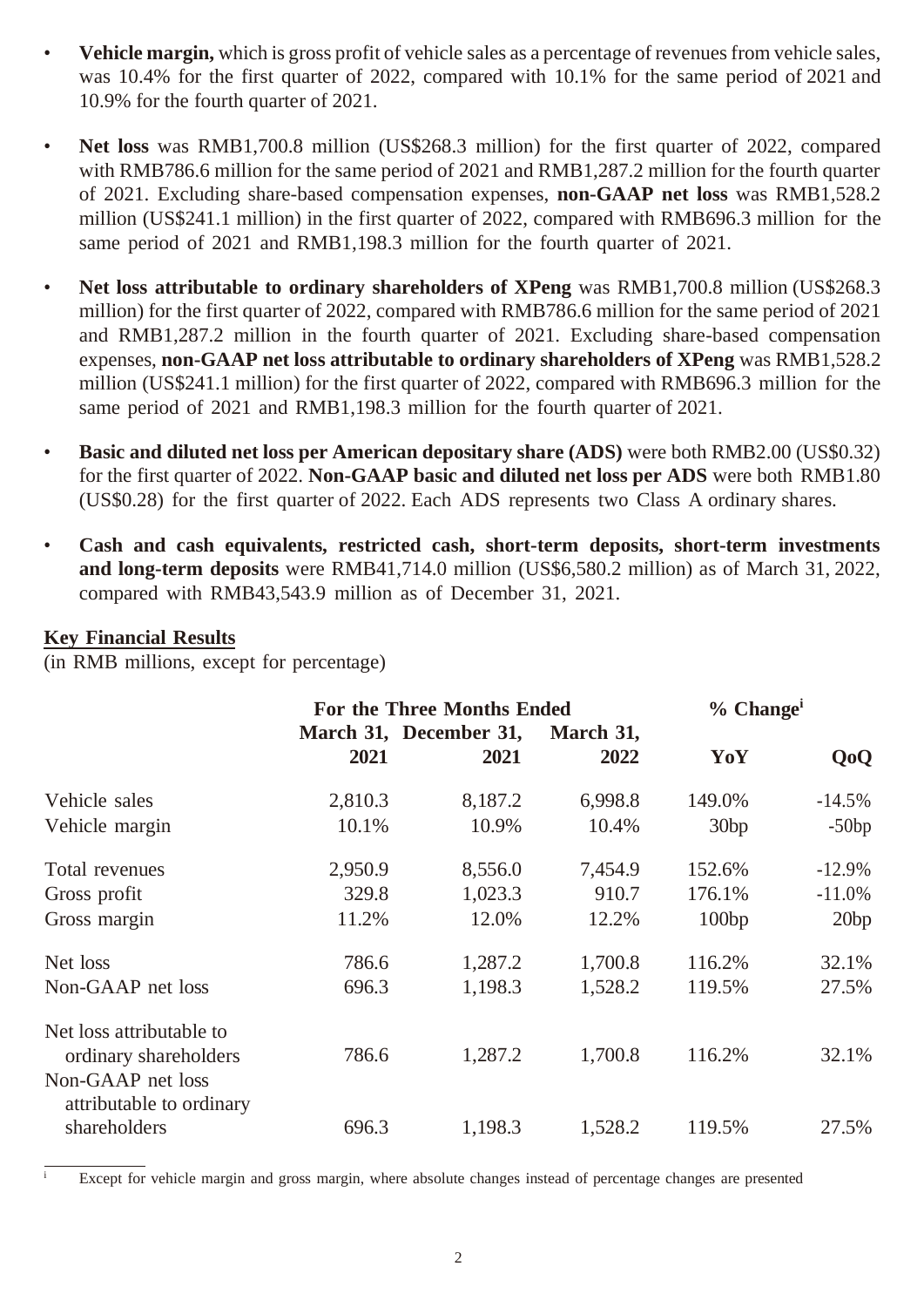#### **Management Commentary**

"Our first quarter performance marked a strong start to 2022. Demand for our high-quality EV products was robust and our proprietary suite of technologies continue to lead the industry," said Mr. He Xiaopeng, Chairman and CEO of XPeng. "Superior in-house technology development capability and proactive supply chain management enabled us to address supply chain challenges more efficiently. We remain confident in expanding our market share despite the impact of semi- conductor shortage and COVID-19."

"Our strategic goal is to make advanced driver-assistant system ("**ADAS**") more affordable and available to broader customers. We therefore resolve to develop full-scenario ADAS with optimized strong performance and a high level of safety at affordable cost, aiming to create greater value for our customers and shareholders." concluded Mr. He.

"We are pleased to begin the year with a strong quarter. Our total revenues grew rapidly by 152.6% yearover-year in the first quarter of 2022 and our gross margin held up well," said Dr. Hongdi Brian Gu, Honorary Vice Chairman and President of XPeng. "We will continue to manage supply chain uncertainties and we remain confident in our exciting product pipeline planned for 2022 and beyond. In addition, we expect to further leverage our economies of scale and continue to improve our operating efficiency."

#### **Recent Developments**

#### **Deliveries in April 2022**

- Total deliveries reached 9,002 vehicles in April 2022, representing a 75% increase year-over- year. The deliveries consisted of 3,714 P7 smart sports sedans, 3,564 P5 smart family sedans and 1,724 G3 and G3i compact smart SUVs.
- As of April 30, 2022, year-to-date total deliveries reached 43,563, representing a 136% increase year-over-year.

### **Unaudited Financial Results for the Three Months Ended March 31, 2022**

**Total revenues** were RMB7,454.9 million (US\$1,176.0 million) for the first quarter of 2022, representing an increase of 152.6% from RMB2,950.9 million for the same period of 2021 and a decrease of 12.9% from RMB8,556.0 million for the fourth quarter of 2021.

*Revenues from vehicle sales* were RMB6,998.8 million (US\$1,104.0 million) for the first quarter of 2022, representing an increase of 149.0% from RMB2,810.3 million for the same period of 2021 and a decrease of 14.5% from RMB8,187.2 million for the fourth quarter of 2021. The year- over-year increase was mainly attributable to higher vehicle deliveries, especially for the P7 and P5, while the quarter-over-quarter decrease was associated with less vehicle deliveries affected by seasonal factors related to the Chinese New Year holiday.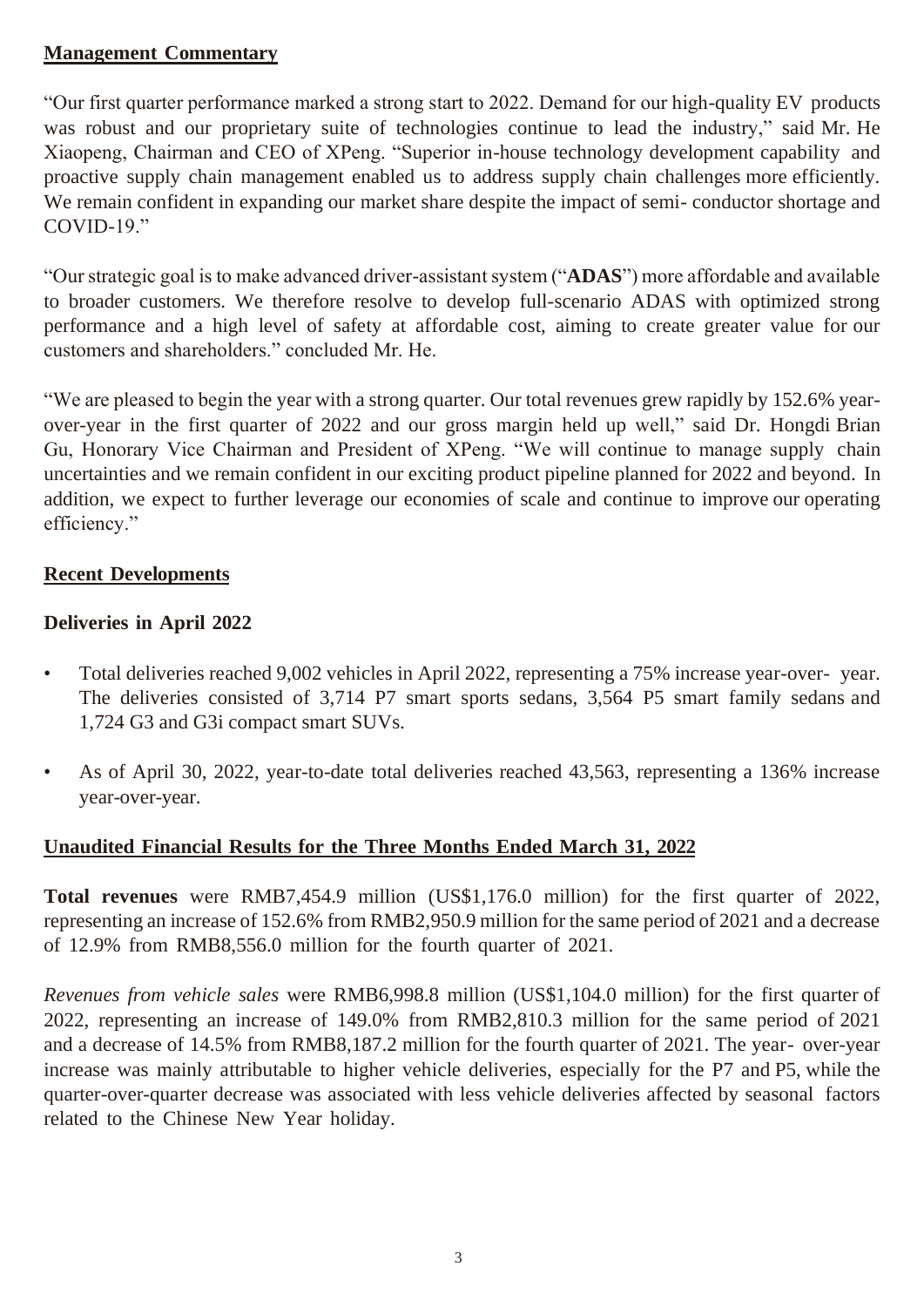*Revenues from services and others* were RMB456.1 million (US\$72.0 million) for the first quarter of 2022, representing an increase of 224.5% from RMB140.6 million for the same period of 2021 and an increase of 23.7%from RMB368.8 million for the fourth quarter of 2021. The year-over-year and the quarter-over-quarter increases were mainly attributed to more service, parts and accessory sales in line with higher accumulated vehicle sales.

**Cost of sales** was RMB6,544.2 million (US\$1,032.3 million) for the first quarter of 2022, representing an increase of 149.7% from RMB2,621.1 million for the same period of 2021 and a decrease of 13.1% from RMB7,532.7 million for the fourth quarter of 2021. The year-over-year and the quarterover-quarter changes were mainly in line with vehicle deliveries as described above.

**Gross margin** was 12.2% for the first quarter of 2022, compared with 11.2% and 12.0% for the first quarter of 2021 and the fourth quarter of 2021, respectively.

**Vehicle margin** was 10.4% for the first quarter of 2022, compared with 10.1% for the same period of 2021 and 10.9% for the fourth quarter of 2021. The quarter-over-quarter decrease was primarily attributable to increase in raw material costs.

**Research and development expenses** were RMB1,221.3 million (US\$192.7 million) for the first quarter of 2022, representing an increase of 128.2% from RMB535.1 million for the same period of 2021 and a decrease of 15.9% from RMB1,451.4 million for the fourth quarter of 2021. The year-overyear increase was mainly due to (i) the increase in employee compensation as a result of expanded research and development staff, and (ii) higher expenses relating to the development of new vehicles models to support future growth. The quarter-over-quarter decrease was mainly explained by less design and development expenses which were affected by seasonal factors related to the Chinese New Year holiday.

**Selling, general and administrative expenses** were RMB1,641.6 million (US\$259.0 million) for the first quarter of 2022, representing an increase of 127.7% from RMB720.8 million for the same period of 2021 and a decrease of 18.5% from RMB2,015.4 million for the fourth quarter of 2021. The year-over-year increase was mainly due to (i) higher marketing, promotional and advertising expenses to support vehicle sales, and (ii) the expansion of our sales network and associated personnel cost, and commission for franchised store sales. The quarter-over-quarter decrease was mainly associated with seasonal factors mentioned above.

**Loss from operations** was RMB1,920.5 million (US\$302.9 million) for the first quarter of 2022, compared with RMB903.9 million for the same period of 2021 and RMB2,429.7 million for the fourth quarter of 2021. The lower quarter-over-quarter loss was mainly attributable to less operating expenses.

**Non-GAAP loss from operations,** which excludes share-based compensation expenses, was RMB1,747.9 million (US\$275.7 million) for the first quarter of 2022, compared with RMB813.7 million for the same period of 2021 and RMB2,340.8 million for the fourth quarter of 2021.

**Net loss** was RMB1,700.8 million (US\$268.3 million) for the first quarter of 2022, compared with RMB786.6 million for the same period of 2021 and RMB1,287.2 million for the fourth quarter of 2021.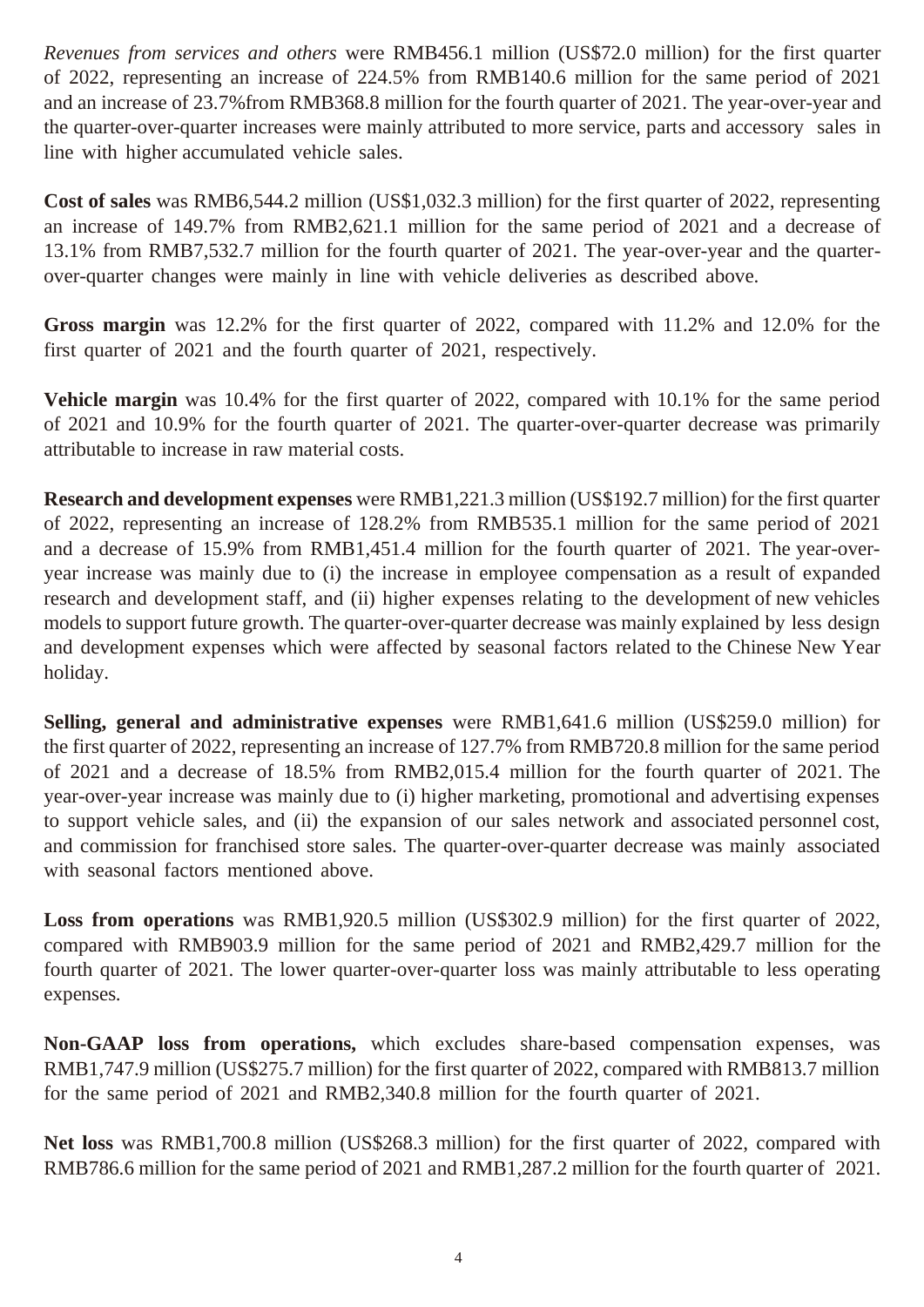**Non-GAAP net loss,** which excludes share-based compensation expenses, was RMB1,528.2 million (US\$241.1 million) for the first quarter of 2022, compared with RMB696.3 million for the same period of 2021 and RMB1,198.3 million for the fourth quarter of 2021.

**Net loss attributable to ordinary shareholders of XPeng** was RMB1,700.8 million (US\$268.3 million) for the first quarter of 2022, compared with RMB786.6 million for the same period of 2021 and RMB1,287.2 million for the fourth quarter of 2021.

**Non-GAAP net loss attributable to ordinary shareholders of XPeng,** which excludes share- based compensation expenses, was RMB1,528.2 million (US\$241.1 million) for the first quarter of 2022, compared with RMB696.3 million for the same period of 2021 and RMB1,198.3 million for the fourth quarter of 2021.

**Basic and diluted net loss per ADS** were both RMB2.00 (US\$0.32) for the first quarter of 2022, compared with RMB0.99 for the first quarter of 2021 and RMB1.51 for the fourth quarter of 2021.

**Non-GAAP basic and diluted net loss per ADS** were both RMB1.80 (US\$0.28) for the first quarter of 2022, compared with RMB0.88 for the first quarter of 2021 and RMB1.41 for the fourth quarter of 2021.

#### **Balance Sheets**

As of March 31, 2022, the Company had cash and cash equivalents, restricted cash, short-term deposits, short-term investments and long-term deposits of RMB41,714.0 million (US\$6,580.2 million), compared with RMB43,543.9 million as of December 31, 2021.

#### **Business Outlook**

For the second quarter of 2022, the Company expects:

- **Deliveries of vehicles** to be between 31,000 and 34,000, representing a year- over-year increase of approximately 78.2% to 95.4%.
- **Total revenues** to be between RMB6.8 billion and RMB7.5 billion, representing a year-overyear increase of approximately 80.8% to 99.4%.

The above outlook is based on the current market conditions and reflects the Company's preliminary estimates of market and operating conditions, and customer demand, which are all subject to change.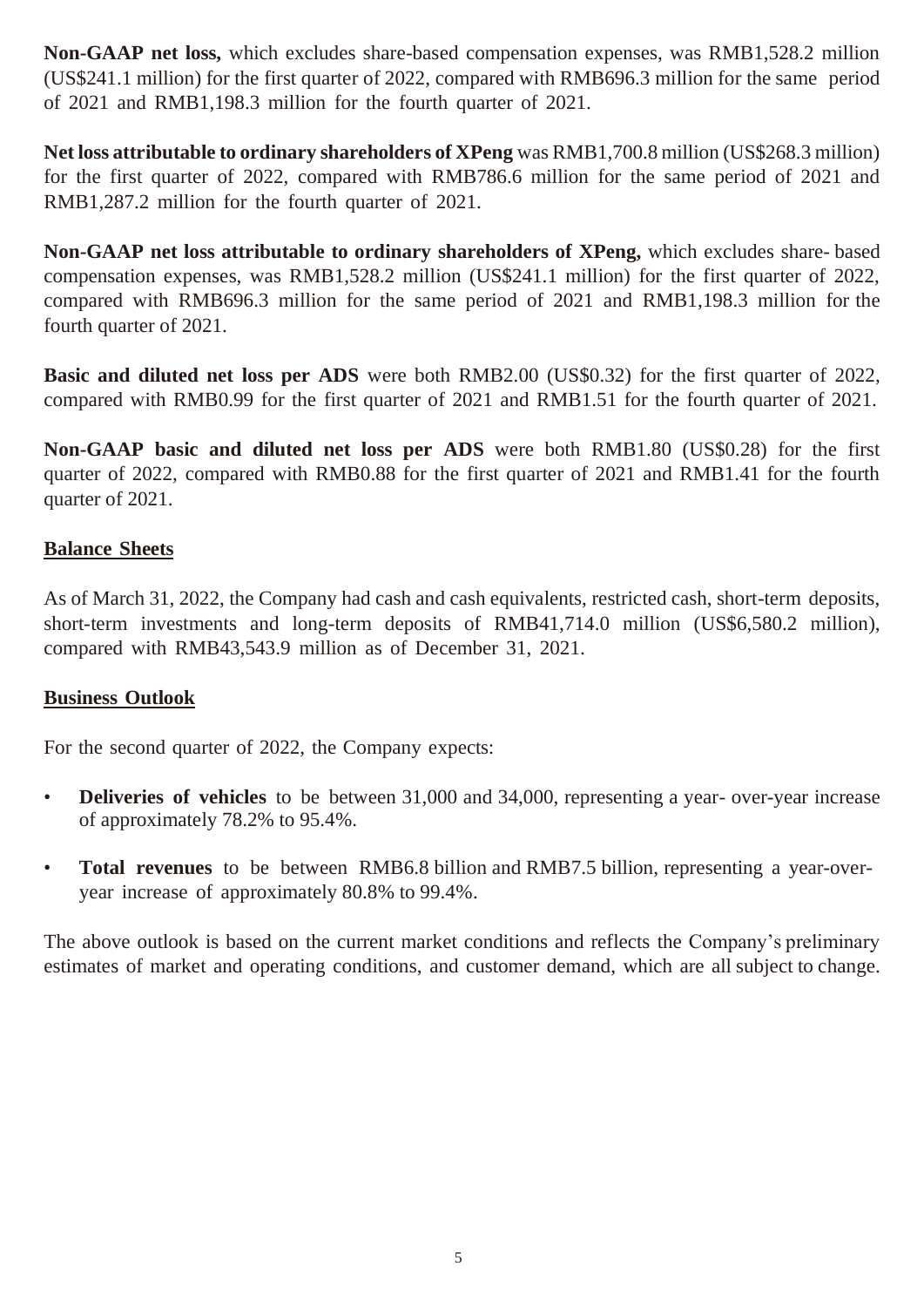#### **Conference Call**

The Company's management will host an earnings conference call at 8:00 AM U.S. Eastern Time on May 23, 2022 (8:00 PM Beijing/Hong Kong time on May 23, 2022.)

Dial-in details for the earnings conference call are as follows:

| <b>United States:</b> | $+1 - 833 - 350 - 1333$ |
|-----------------------|-------------------------|
| United Kingdom:       | $+44-203-547-8612$      |
| International:        | $+1-236-389-2427$       |
| Hong Kong, China:     | $+852-3012-6671$        |
| China Mainland:       | 400-820-9391            |
| Conference ID:        | 7028829                 |

Participants please dial-in 5 minutes prior to the scheduled start time to be connected to the call.

Additionally, a live and archived webcast of the conference call will be available on the Company's investor relations website at [http://ir.xiaopeng.com.](http://ir.xiaopeng.com/)

A replay of the conference call will be accessible approximately two hours after the conclusion of the call until May 30, 2022, by dialing the following telephone numbers:

| <b>United States:</b> | $+1-800-585-8367$ |
|-----------------------|-------------------|
| International:        | $+1-416-621-4642$ |
| Replay Access Code:   | 7028829           |

#### **About XPeng**

XPeng is a leading Chinese Smart EV company that designs, develops, manufactures, and markets Smart EVs that appeal to the large and growing base of technology-savvy middle-class consumers in China. Its mission is to drive Smart EV transformation with technology and data, shaping the mobility experience of the future. In order to optimize its customers' mobility experience, XPeng develops inhouse its full-stack advanced driver-assistance system technology and in-car intelligent operating system, as well as core vehicle systems including powertrain and the electrification/ electronic architecture. XPeng is headquartered in Guangzhou, China, with main offices in Beijing, Shanghai, Silicon Valley, San Diego and Amsterdam. The Company's Smart EVs are mainly manufactured at its plant in Zhaoqing, Guangdong province. For more information, please visit https://heyxpeng.com/.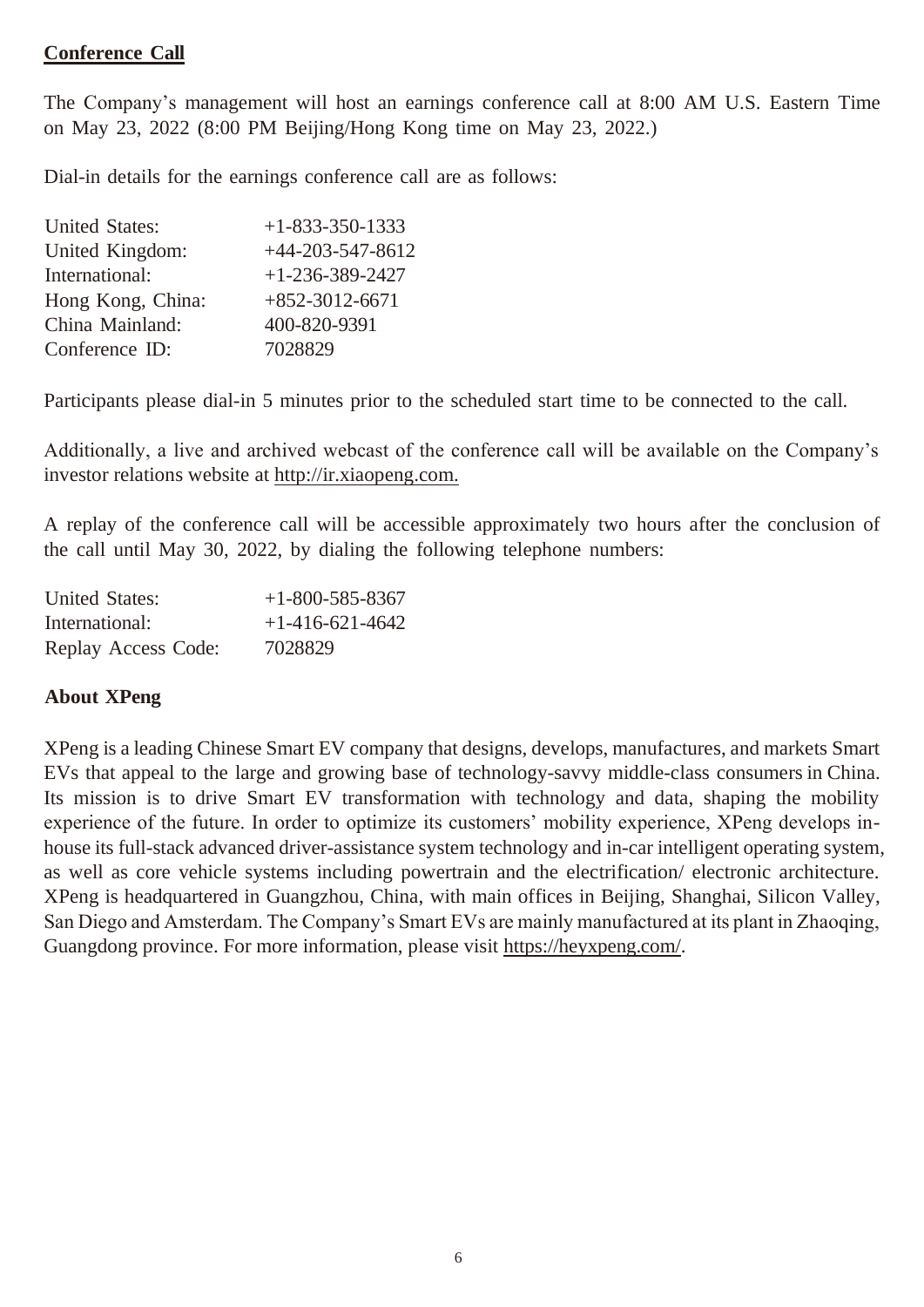#### **Use of Non-GAAP Financial Measures**

The Company uses non-GAAP measures, such as non-GAAP loss from operations, non-GAAP net loss, non-GAAP net loss attributable to ordinary shareholders, non-GAAP basic loss per weighted average number of ordinary shares and non-GAAP basic loss per ADS, in evaluating its operating results and for financial and operational decision-making purposes. By excluding the impact of share-based compensation expenses, the Company believes that the non-GAAP financial measures help identify underlying trends in its business and enhance the overall understanding of the Company's past performance and future prospects. The Company also believes that the non- GAAP financial measures allow for greater visibility with respect to key metrics used by the Company's management in its financial and operational decision-making. The non-GAAP financial measures are not presented in accordance with U.S. GAAP and may be different from non-GAAP methods of accounting and reporting used by other companies. The non-GAAP financial measures have limitations as analytical tools and when assessing the Company's operating performance, investors should not consider them in isolation, or as a substitute for net loss or other consolidated statements of comprehensive loss data prepared in accordance with U.S. GAAP. The Company encourages investors and others to review its financial information in its entirety and not rely on a single financial measure. The Company mitigates these limitations by reconciling the non-GAAP financial measures to the most comparable U.S. GAAP performance measures, all of which should be considered when evaluating the Company's performance.

For more information on the non-GAAP financial measures, please see the table captioned "Unaudited Reconciliations of GAAP and non-GAAP Results" set forth in this announcement.

#### **Exchange Rate Information**

This announcement contains translations of certain RMB amounts into U.S. dollars at a specified rate solely for the convenience of the reader. Unless otherwise noted, all translations from RMB to U.S. dollars and from U.S. dollars to RMB are made at a rate of RMB6.3393 to US\$1.00, the exchange rate on March 31, 2022, set forth in the H.10 statistical release of the Federal Reserve Board. The Company makes no representation that the RMB or U.S. dollars amounts referred could be converted into U.S. dollars or RMB, as the case may be, at any particular rate or at all.

#### **Safe Harbor Statement**

This announcement contains forward-looking statements. These statements are made under the "safe harbor" provisions of the United States Private Securities Litigation Reform Act of 1995. These forward-looking statements can be identified by terminology such as "will," "expects," "anticipates," "future," "intends," "plans," "believes," "estimates" and similar statements. Statements that are not historical facts, including statements about XPeng's beliefs and expectations, are forward-looking statements. Forward-looking statements involve inherent risks and uncertainties. A number of factors could cause actual results to differ materially from those contained in any forward-looking statement, including but not limited to the following: XPeng's goal and strategies; XPeng's expansion plans; XPeng's future business development, financial condition and results of operations; the trends in, and size of, China's EV market; XPeng's expectations regarding demand for, and market acceptance of, its products and services; XPeng's expectations regarding its relationships with customers, contract manufacturer, suppliers, third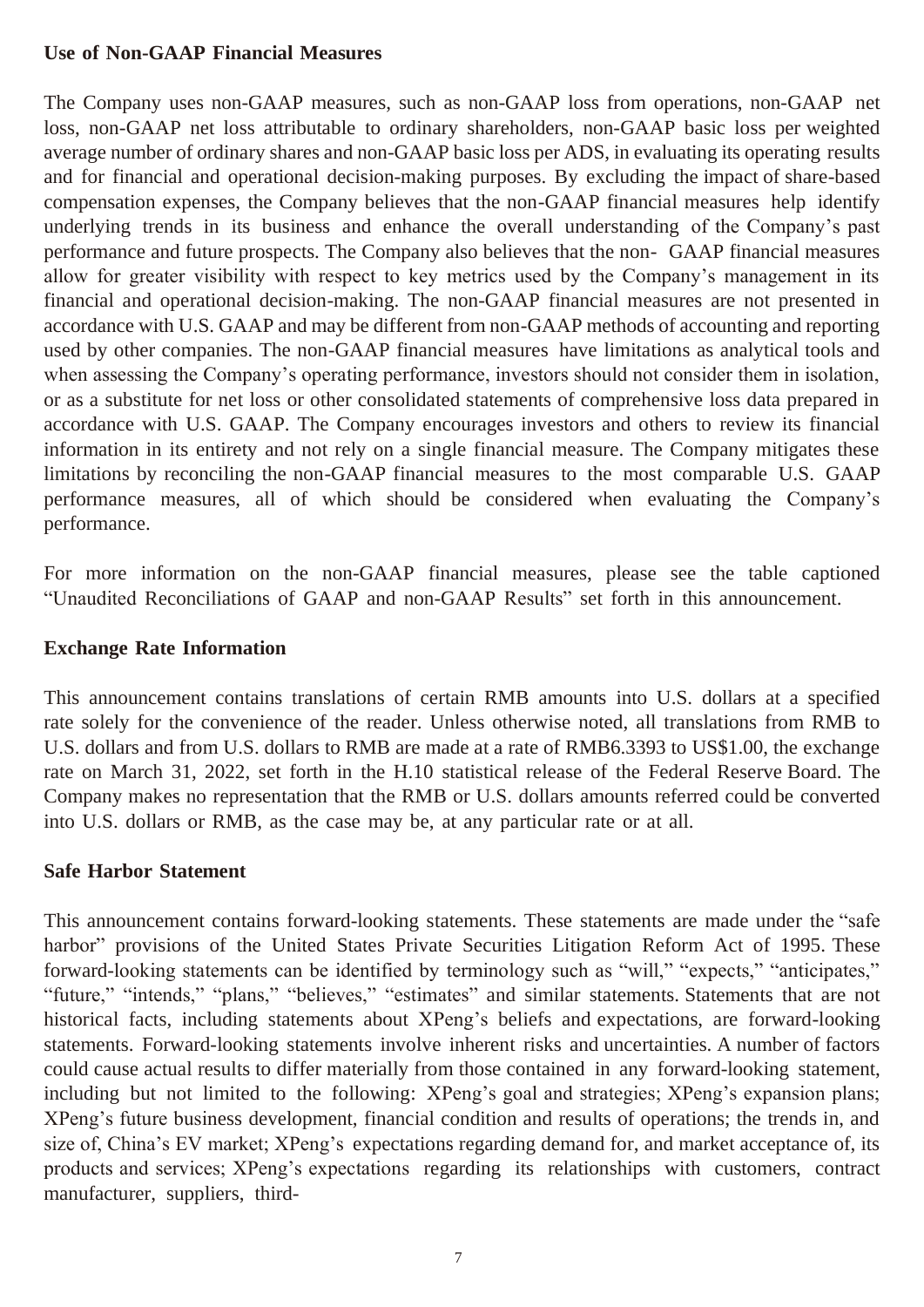party service providers, strategic partners and other stakeholders; general economic and business conditions; and assumptions underlying or related to any of the foregoing. Further information regarding these and other risks is included in XPeng's filings with the United States Securities and Exchange Commission. All information provided in this announcement is as of the date of this announcement, and XPeng does not undertake any obligation to update any forward-looking statement, except as required under applicable law.

#### **Contacts:**

#### **For Investor Enquiries**

IR Department XPeng Inc. E-mail: [ir@xiaopeng.com](mailto:ir@xiaopeng.com)

Jenny Cai The Piacente Group Tel: +1-212-481-2050 or +86-10-6508-0677 E-mail: [xpeng@tpg-ir.com](mailto:xpeng@tpg-ir.com)

#### **For Media Enquiries**

Marie Cheung XPeng Inc. Tel: +852-9750-5170/+86-1550-7577-546 E-mail: [mariecheung@xiaopeng.com](mailto:mariecheung@xiaopeng.com)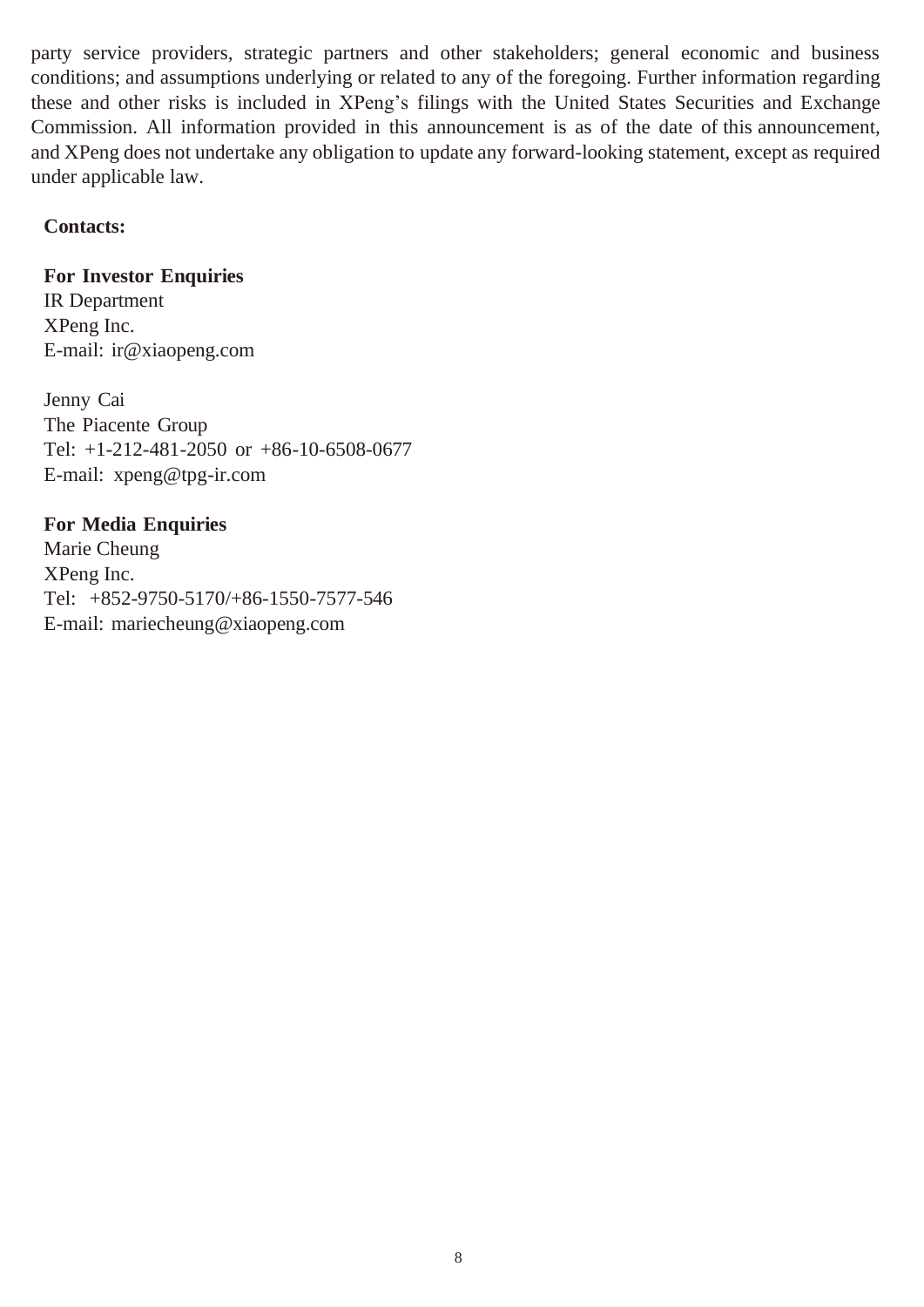### **UNAUDITED CONDENSED CONSOLIDATED BALANCE SHEETS**

|                                        | December 31,<br>2021<br>(audited)<br><b>RMB</b> | March 31,<br>2022<br>(unaudited)<br><b>RMB</b> | March 31,<br>2022<br>(unaudited)<br>$\boldsymbol{U}$ S\$ |
|----------------------------------------|-------------------------------------------------|------------------------------------------------|----------------------------------------------------------|
| <b>ASSETS</b>                          |                                                 |                                                |                                                          |
| <b>Current assets</b>                  |                                                 |                                                |                                                          |
| Cash and cash equivalents              | 11,024,906                                      | 9,320,455                                      | 1,470,266                                                |
| Restricted cash                        | 609,975                                         | 494,232                                        | 77,963                                                   |
| Short-term deposits                    | 25,858,007                                      | 23,809,894                                     | 3,755,918                                                |
| Short-term investments                 | 2,833,763                                       | 2,160,274                                      | 340,775                                                  |
| Accounts and notes receivable, net     | 2,673,494                                       | 3,079,059                                      | 485,710                                                  |
| Current portion of installment payment |                                                 |                                                |                                                          |
| receivables, net                       | 887,202                                         | 1,040,019                                      | 164,059                                                  |
| Inventory                              | 2,661,921                                       | 3,670,513                                      | 579,009                                                  |
| Amounts due from related parties       | 32,785                                          | 50,675                                         | 7,994                                                    |
| Prepayments and other current assets   | 2,248,683                                       | 2,397,726                                      | 378,232                                                  |
| <b>Total current assets</b>            | 48,830,736                                      | 46,022,847                                     | 7,259,926                                                |
| <b>Non-current assets</b>              |                                                 |                                                |                                                          |
| Property, plant and equipment, net     | 5,424,776                                       | 6,163,984                                      | 972,345                                                  |
| Right-of-use assets, net               | 1,561,175                                       | 1,776,485                                      | 280,234                                                  |
| Intangible assets, net                 | 878,724                                         | 883,541                                        | 139,375                                                  |
| Land use rights, net                   | 595,471                                         | 2,200,302                                      | 347,089                                                  |
| Installment payment receivables, net   | 1,863,492                                       | 2,023,234                                      | 319,157                                                  |
| Other non-current assets               | 1,730,486                                       | 339,833                                        | 53,607                                                   |
| Long-term investments                  | 1,549,176                                       | 1,645,034                                      | 259,498                                                  |
| Long-term deposits                     | 3,217,266                                       | 5,929,127                                      | 935,297                                                  |
| <b>Total non-current assets</b>        | 16,820,566                                      | 20,961,540                                     | 3,306,602                                                |
| <b>Total assets</b>                    | 65, 651, 302                                    | 66,984,387                                     | 10,566,528                                               |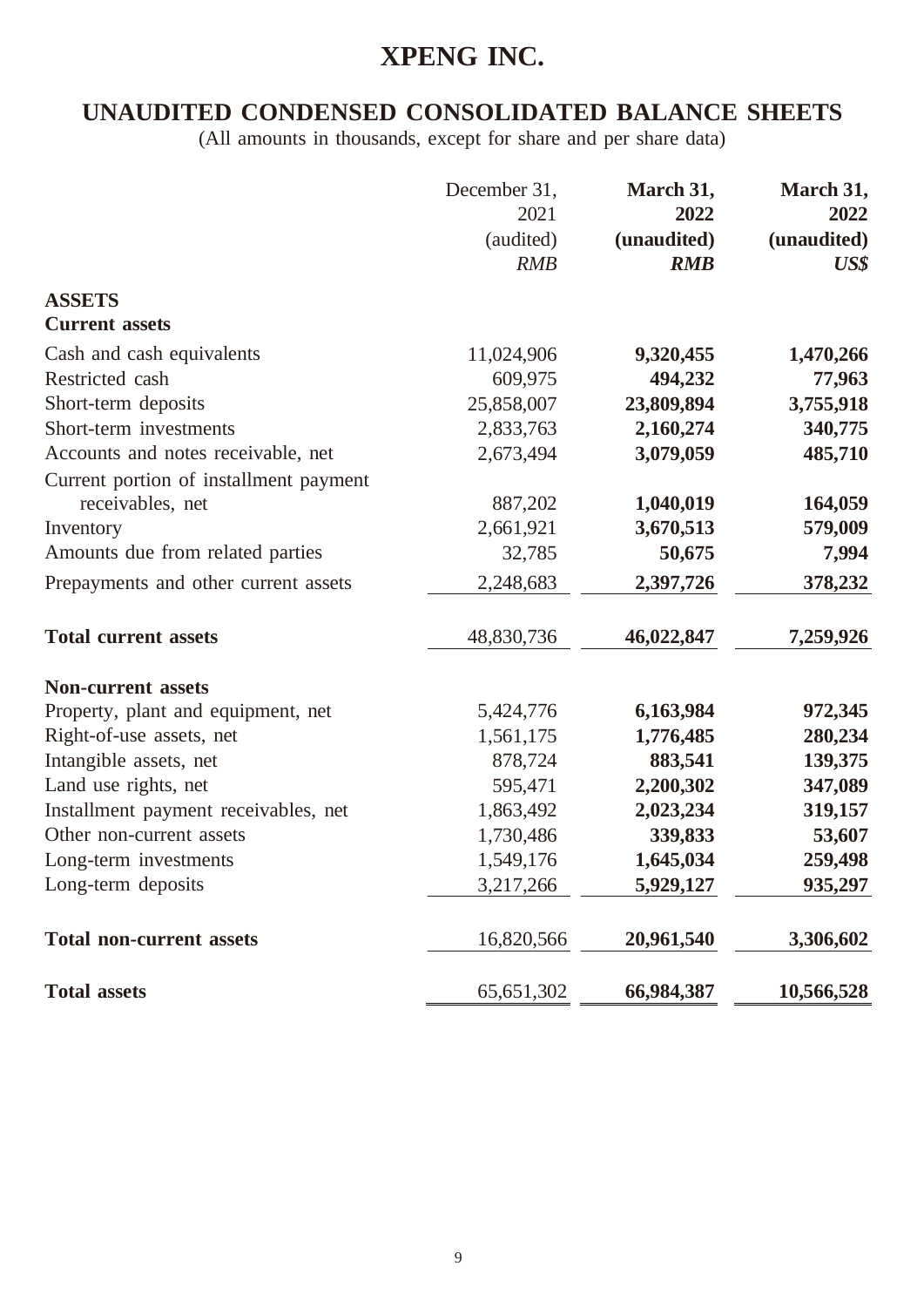### **UNAUDITED CONDENSED CONSOLIDATED BALANCE SHEETS (CONTINUED)**

|                                                                           | December 31,<br>2021<br>(audited)<br><b>RMB</b> | March 31,<br>2022<br>(unaudited)<br><b>RMB</b> | March 31,<br>2022<br>(unaudited)<br>$\boldsymbol{U}$ S\$ |
|---------------------------------------------------------------------------|-------------------------------------------------|------------------------------------------------|----------------------------------------------------------|
| <b>LIABILITIES</b>                                                        |                                                 |                                                |                                                          |
| <b>Current liabilities</b>                                                |                                                 |                                                |                                                          |
| Accounts and notes payable                                                | 12,362,186                                      | 13,850,126                                     | 2,184,804                                                |
| Amounts due to related parties                                            | 24,919                                          | 22,126                                         | 3,490                                                    |
| Current portion of lease liabilities                                      | 373,488                                         | 423,847                                        | 66,860                                                   |
| Current portion of deferred revenue                                       | 418,227                                         | 475,413                                        | 74,995                                                   |
| Current portion of long-term borrowings<br>Accruals and other liabilities |                                                 | 477,425                                        | 75,312                                                   |
|                                                                           | 4,811,107                                       | 4,790,609                                      | 755,700                                                  |
| Income taxes payable                                                      | 22,737                                          | 26,058                                         | 4,111                                                    |
| <b>Total current liabilities</b>                                          | 18,012,664                                      | 20,065,604                                     | 3,165,272                                                |
| <b>Non-current liabilities</b>                                            |                                                 |                                                |                                                          |
|                                                                           | 1,675,106                                       | 2,256,740                                      | 355,992                                                  |
| Long-term borrowings<br>Lease liabilities                                 | 1,189,754                                       | 1,362,866                                      | 214,987                                                  |
| Deferred revenue                                                          | 479,061                                         | 564,684                                        | 89,077                                                   |
|                                                                           |                                                 |                                                |                                                          |
| Other non-current liabilities                                             | 2,148,139                                       | 2,214,455                                      | 349,322                                                  |
| <b>Total non-current liabilities</b>                                      | 5,492,060                                       | 6,398,745                                      | 1,009,378                                                |
| <b>Total liabilities</b>                                                  | 23,504,724                                      | 26,464,349                                     | 4,174,650                                                |
| <b>Commitments and contingencies</b>                                      |                                                 |                                                |                                                          |
| <b>SHAREHOLDERS' EQUITY</b>                                               |                                                 |                                                |                                                          |
| Class A Ordinary shares                                                   | 87                                              | 87                                             | 14                                                       |
| Class B Ordinary shares                                                   | 25                                              | 25                                             | $\overline{\mathbf{4}}$                                  |
| Additional paid-in capital                                                | 59,980,534                                      | 60,153,073                                     | 9,488,914                                                |
| <b>Statutory reserves</b>                                                 | 6,047                                           | 6,047                                          | 954                                                      |
| Accumulated deficit                                                       | (16, 191, 566)                                  | (17, 892, 333)                                 | (2,822,447)                                              |
| Accumulated other comprehensive loss                                      | (1,648,549)                                     | (1,746,861)                                    | (275, 561)                                               |
| Total shareholders' equity                                                | 42,146,578                                      | 40,520,038                                     | 6,391,878                                                |
|                                                                           |                                                 |                                                |                                                          |
| Total liabilities and shareholders' equity                                | 65, 651, 302                                    | 66,984,387                                     | 10,566,528                                               |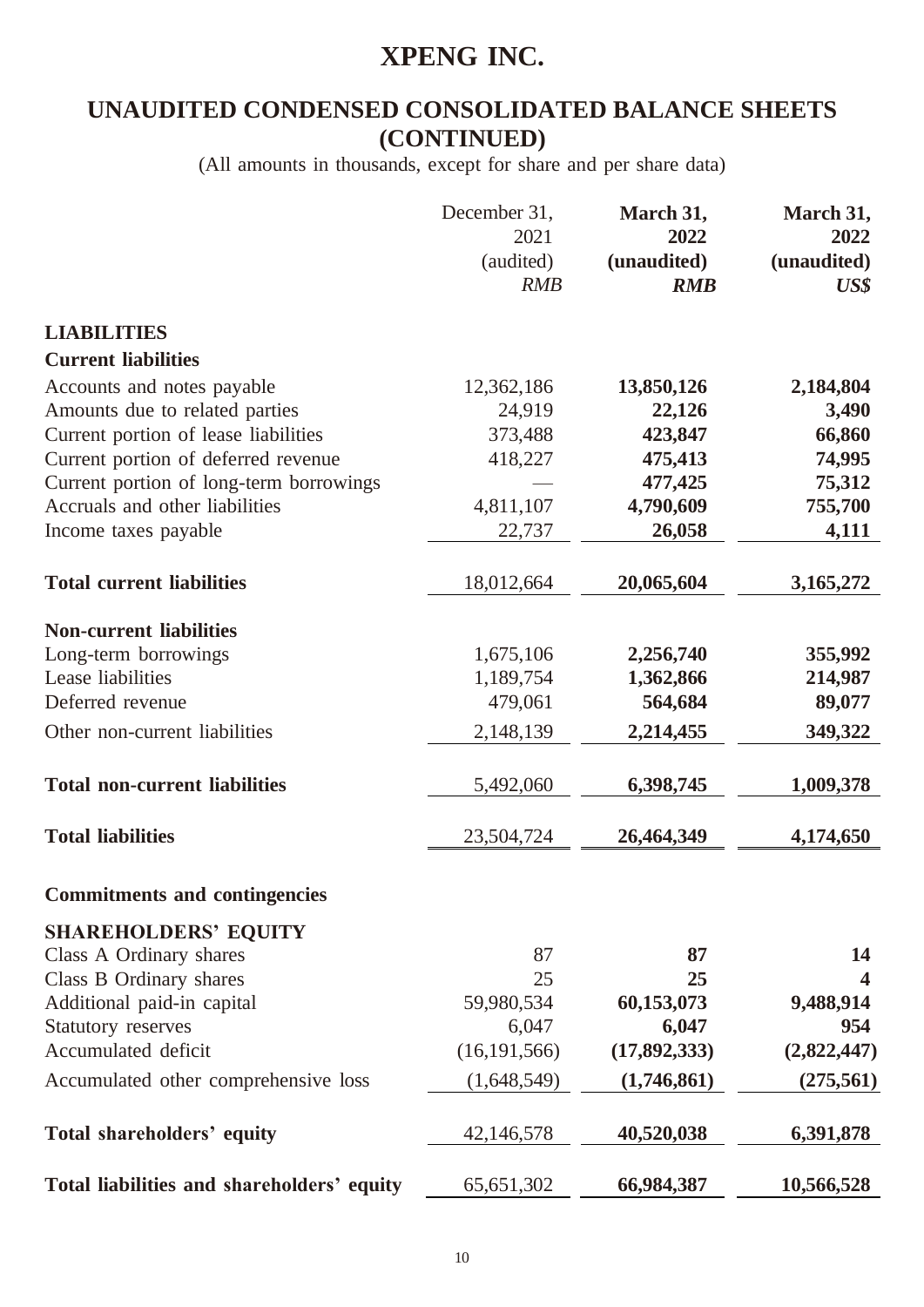### **UNAUDITED CONDENSED CONSOLIDATED STATEMENTS OF COMPREHENSIVE INCOME/(LOSS)**

|                                                                                   | <b>Three Months End</b>         |                                    |                                  |                              |
|-----------------------------------------------------------------------------------|---------------------------------|------------------------------------|----------------------------------|------------------------------|
|                                                                                   | March 31,<br>2021<br><b>RMB</b> | December 31,<br>2021<br><b>RMB</b> | March 31,<br>2022<br><b>RMB</b>  | March 31,<br>2022<br>US\$    |
| <b>Revenues</b>                                                                   |                                 |                                    |                                  |                              |
| Vehicle sales<br>Services and others                                              | 2,810,347<br>140,579            | 8,187,181<br>368,827               | 6,998,815<br>456,123             | 1,104,036<br>71,952          |
| <b>Total revenues</b>                                                             | 2,950,926                       | 8,556,008                          | 7,454,938                        | 1,175,988                    |
| <b>Cost of sales</b>                                                              |                                 |                                    |                                  |                              |
| Vehicle sales                                                                     | (2,525,808)                     | (7,296,930)                        | (6,271,499)                      | (989, 305)                   |
| Services and others                                                               | (95,277)                        | (235,768)                          | (272, 710)                       | (43, 019)                    |
| <b>Total cost of sales</b>                                                        | (2,621,085)                     | (7, 532, 698)                      | (6,544,209)                      | (1,032,324)                  |
| <b>Gross profit</b>                                                               | 329,841                         | 1,023,310                          | 910,729                          | 143,664                      |
| <b>Operating expenses</b>                                                         |                                 |                                    |                                  |                              |
| Research and development expenses                                                 | (535, 114)                      | (1,451,389)                        | (1,221,278)                      | (192, 652)                   |
| Selling, general and<br>administrative expenses                                   | (720, 821)                      | (2,015,425)                        | (1,641,575)                      | (258, 952)                   |
| <b>Total operating expenses</b>                                                   | (1,255,935)                     | (3,466,814)                        | (2,862,853)                      | (451, 604)                   |
| Other income, net                                                                 | 22,161                          | 13,837                             | 31,659                           | 4,994                        |
| <b>Loss from operations</b>                                                       | (903, 933)                      | (2,429,667)                        | (1,920,465)                      | (302, 946)                   |
| Interest income<br>Interest expenses<br>Fair value loss on derivative liabilities | 135,102<br>(1,142)<br>(1,808)   | 264,015<br>(13, 841)<br>(26,910)   | 227,944<br>(19, 834)<br>(18,249) | 35,957<br>(3,129)<br>(2,879) |
| Fair value gain (loss) on long-term<br>investments                                |                                 | 591,506                            | (17,249)                         | (2,721)                      |
| Other non-operating (loss) income, net                                            | (14,780)                        | 353,419                            | 49,510                           | 7,810                        |
| Loss before income tax expenses                                                   | (786, 561)                      | (1,261,478)                        | (1,698,343)                      | (267,908)                    |
| Income tax expenses                                                               |                                 | (25,687)                           | (2, 424)                         | (382)                        |
| <b>Net loss</b>                                                                   | (786, 561)                      | (1,287,165)                        | (1,700,767)                      | (268,290)                    |
| Net loss attributable to ordinary<br>shareholders of XPeng Inc.                   | (786, 561)                      | (1,287,165)                        | (1,700,767)                      | (268,290)                    |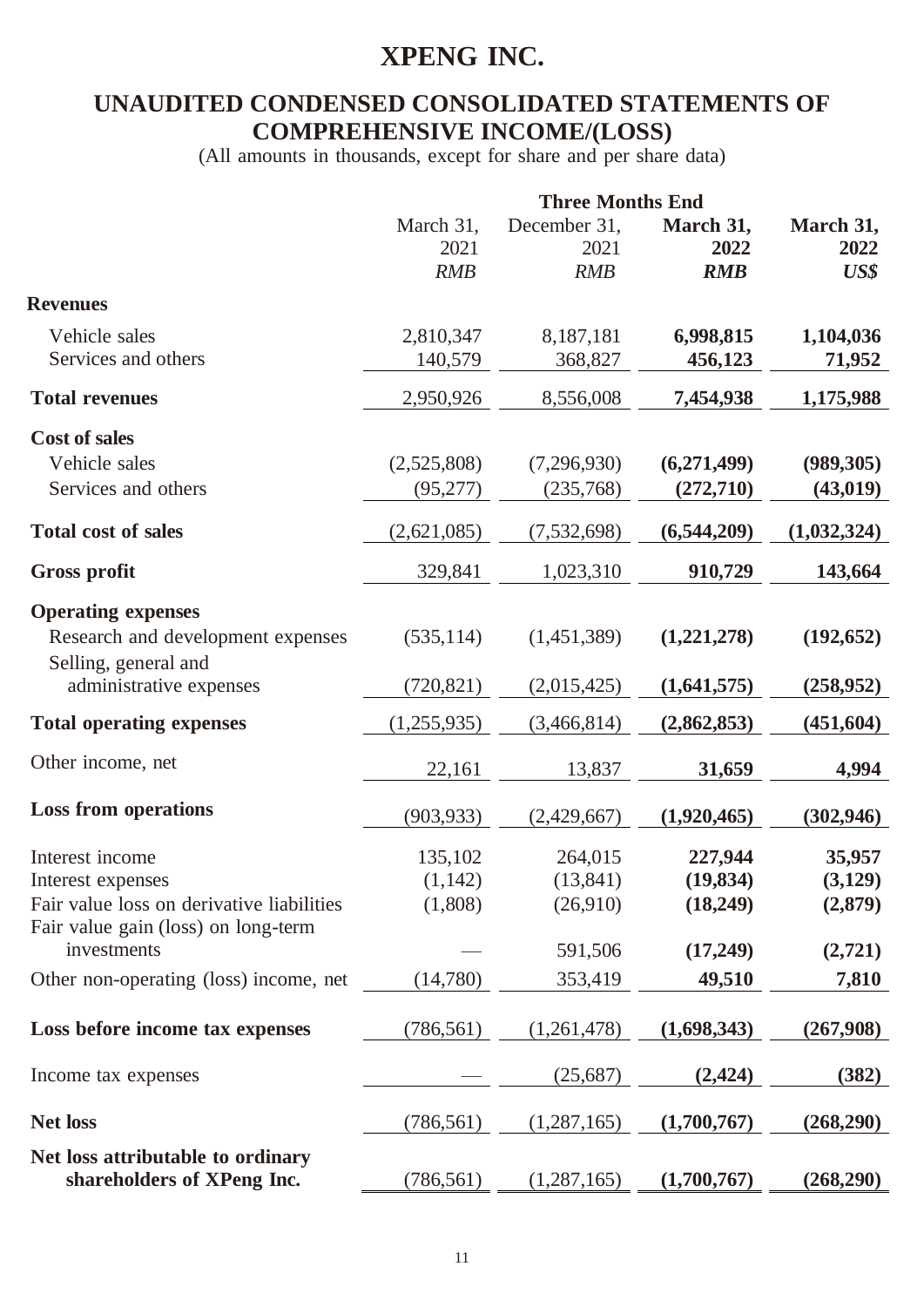### **UNAUDITED CONDENSED CONSOLIDATED STATEMENTS OF COMPREHENSIVE INCOME/(LOSS) (CONTINUED)**

|                                                                                                            | <b>Three Months End</b>         |                             |                                 |                           |
|------------------------------------------------------------------------------------------------------------|---------------------------------|-----------------------------|---------------------------------|---------------------------|
|                                                                                                            | March 31,<br>2021<br><b>RMB</b> | December 31,<br>2021<br>RMB | March 31,<br>2022<br><b>RMB</b> | March 31,<br>2022<br>US\$ |
| <b>Net loss</b>                                                                                            | (786, 561)                      | (1,287,165)                 | (1,700,767)                     | (268,290)                 |
| Other comprehensive loss                                                                                   |                                 |                             |                                 |                           |
| Foreign currency translation<br>adjustment, net of nil tax                                                 | 101,092                         | (568, 659)                  | (98, 312)                       | (15,508)                  |
| <b>Total comprehensive loss</b><br>attributable to XPeng Inc.                                              | (685, 469)                      | (1,855,824)                 | (1,799,079)                     | (283,798)                 |
| <b>Comprehensive loss attributable</b><br>to ordinary shareholders of<br><b>XPeng Inc.</b>                 | (685, 469)                      | (1,855,824)                 | (1,799,079)                     | (283,798)                 |
| Weighted average number of<br>ordinary shares used in<br>computing net loss per share<br>Basic and diluted | 1,586,718,206                   | 1,700,956,007               | 1,702,708,311                   | 1,702,708,311             |
| Net loss per share attributable to<br>ordinary shareholders<br>Basic and diluted                           | (0.50)                          | (0.76)                      | (1.00)                          | (0.16)                    |
| <b>Weighted average number of ADS</b><br>used in computing net loss per<br>share<br>Basic and diluted      | 793,359,103                     | 850,478,004                 | 851,354,156                     | 851, 354, 156             |
| Net loss per ADS attributable to<br>ordinary shareholders<br>Basic and diluted                             | (0.99)                          | (1.51)                      | (2.00)                          | (0.32)                    |